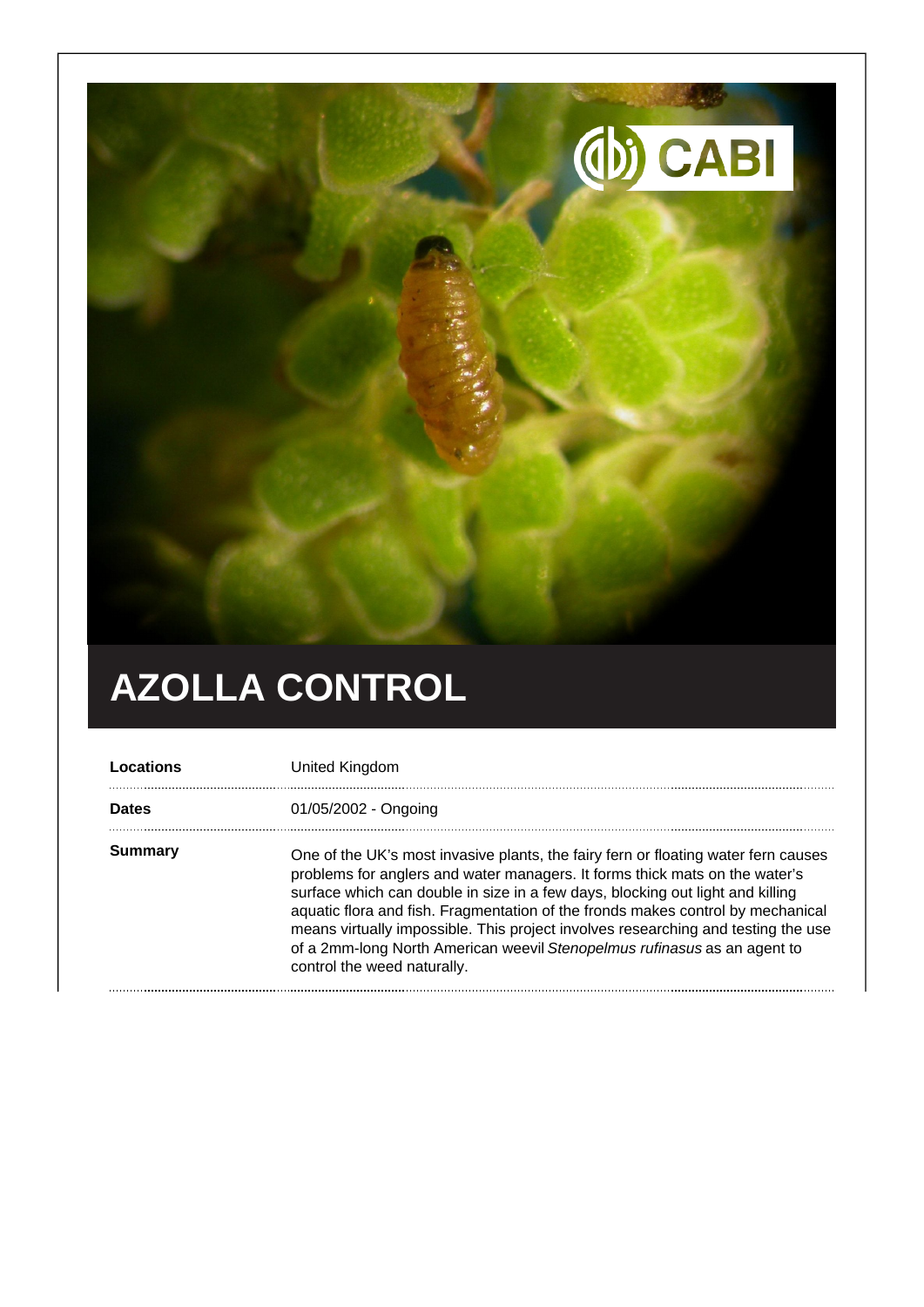| The problem       | The fairy fern or floating water fern (Azolla filiculoides) is an aquatic plant with<br>delicate fern-like foliage. The plant originates in the Americas, but was<br>introduced into the UK in around 1840 as an ornamental garden aquatic. The<br>plant soon escaped the confines of ponds and into the wider environment where<br>it now causes considerable problems to anglers and Water Managers.                                                                                                                                                                                                              |
|-------------------|---------------------------------------------------------------------------------------------------------------------------------------------------------------------------------------------------------------------------------------------------------------------------------------------------------------------------------------------------------------------------------------------------------------------------------------------------------------------------------------------------------------------------------------------------------------------------------------------------------------------|
|                   | Azolla is one of the most invasive plants in the UK today. It has a remarkable<br>ability to multiply, with fronds that grow rapidly, elongating until finally fragments<br>break off to form new plants.                                                                                                                                                                                                                                                                                                                                                                                                           |
|                   | The mats that form on the surface of the water which can be 30cm thick. During<br>hot weather, mats can double in size in just four or five days. These: block out<br>light, killing our rich and diverse aquatic flora, impede flood defences and water-<br>based recreation, such as boating and angling, and reduce oxygen availability,<br>which can lead to the death of fish and invertebrates. It can also cause livestock<br>deaths when animals mistake water for land.                                                                                                                                    |
|                   | Azolla is a major problem on ponds, lakes, rivers and canals throughout the UK,<br>including areas of conservation importance such as Sites of Special Scientific<br>Interest (SSSI). But, despite recent warnings about Azollas' 'weedy' tendencies<br>and a Royal Horticultural Society ban at its flower shows, it continues to be<br>imported and sold by garden and aquatic centres around the country.                                                                                                                                                                                                        |
|                   | Fragmentation of the fronds makes control by mechanical means virtually<br>impossible. This is compounded by the annual production of millions of tiny<br>spores, which are released in autumn and grow into new plants the following<br>year.                                                                                                                                                                                                                                                                                                                                                                      |
|                   | There is now only one group of herbicides licensed for use on UK waters. All<br>use the active ingredient glyphosate which is a non-selective contact herbicide.<br>Increasingly there is public pressure to find more selective and environment-<br>friendly alternatives.                                                                                                                                                                                                                                                                                                                                         |
| What we are doing | There are no organisms native to the UK that can control Azolla. However,<br>research has shown the tiny 2mm long North American weevil Stenopelmus<br>rufinasus to be one of the main natural enemies of Azolla sp. The weevil has<br>been used to control the weed very successfully in the UK and South Africa,<br>where after extensive host range testing, it was released as a biocontrol agent.                                                                                                                                                                                                              |
|                   | The weevil is already present in the UK (first recorded in 1921), most likely<br>hitching a ride on Azolla plants imported by garden centres and aquarists.<br>Because of its long occupancy, it is now considered by Defra (Department for<br>Environment Food and Rural Affairs) to be ordinarily resident, with no licensing<br>restrictions.                                                                                                                                                                                                                                                                    |
|                   | The weevils are excellent biocontrol agents for use in the UK because they can<br>be targeted at specific sites where the weed is considered a problem. They are<br>known to feed exclusively on species of Azolla, so are host-specific and won't<br>harm other plants but they can cause considerable damage to even large<br>quantities of Azolla leading to eradication of the weed. Even large infestations<br>were brought under control within the growing season, without the need for<br>chemicals or further control measures. What's more, the weevils can be bred in<br>large numbers for bulk release. |